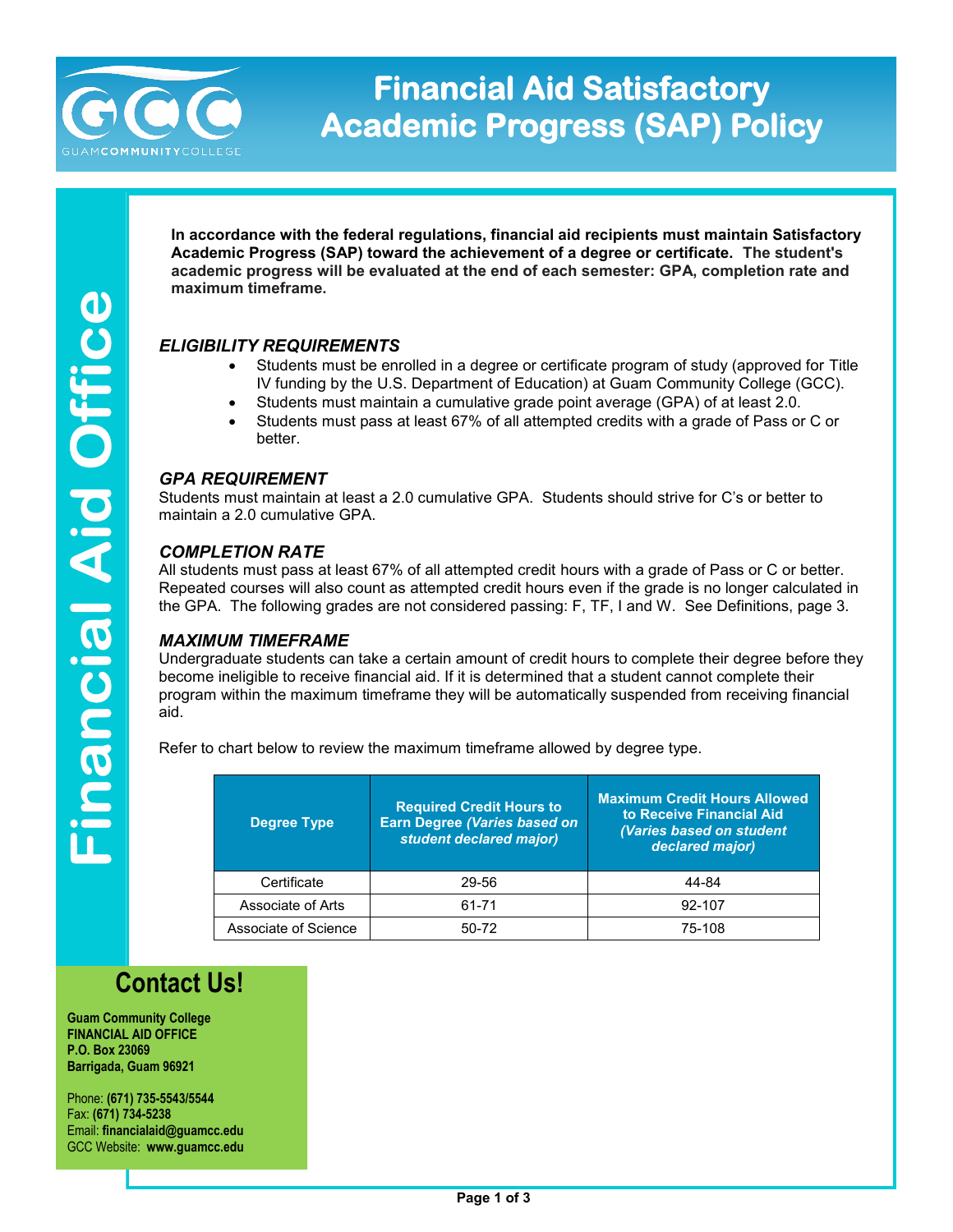

# **Financial Aid Satisfactory Academic Progress (SAP) Policy**

## *LOSS OF FINANCIAL AID ELIGIBILITY*

SAP will be evaluated at the end of every semester, including summer. The first violation will result in the student receiving a WARNING. The second violation will result in loss of financial aid eligibility.

Students will lose financial aid eligibility if they do not complete all of their undergraduate coursework before the maximum timeframe allotted.

## *WARNING STATUS*

A warning semester is given to every student the first time they violate one of the SAP requirements. Students are still eligible to receive financial aid while in warning status. Student must then meet the academic eligibility requirements at the end of that semester.

After the semester, the student's academic progress will be reviewed again:

- If the student's cumulative academic record meets at least the 2.0 cumulative GPA and the 67% of attempted credits, he/she will be taken off WARNING status.
- If the student's cumulative academic record does NOT meet the GPA requirement and completion rate (pass 67% of attempted credits), then that student will be ineligible for financial aid and may request an APPEAL placement

## *APPEAL PROCESS*

If a student has extenuating circumstances that prevented them from making academic progress toward a degree, an appeal may be submitted to the Financial Aid Office as soon as the student is aware of their SAP status.

A complete appeal will include the following:

- 1. SAP appeal form
- 2. Personal statement explaining the circumstances that prevented academic progress toward a degree/certificate and a plan to ensure future academic success
- 3. Supporting documentation (Examples: letters from professors, medical documentation, etc.)
- 4. Degree Audit form for students who have exceeded the maximum timeframe requirement

**NOTE:** To expedite your appeal, submit all documents together and be as detailed as possible in your personal statement.

Each appeal will be reviewed. If the appeal is approved, the student will be placed on PROBATION and will be eligible to receive financial aid for a period of one semester after a contract has been signed. The contract will provide conditions the student is required to meet for that semester.

> If the student is not meeting SAP at the end of their probationary semester, but they are meeting the terms of their contract, their contract can be rolled over to the next semester and the student will be aid eligible for that semester as well.

# **Contact Us!**

**Guam Community College FINANCIAL AID OFFICE P.O. Box 23069 Barrigada, Guam 96921**

Phone: **(671) 735-5543/5544** Fax: **(671) 734-5238** Email: **financialaid@guamcc.edu** GCC Website: **www.guamcc.edu**

If the student is on probation and does not meet the SAP requirements or the terms of their contract, they will be suspended from receiving financial aid in future semesters.

A student can regain financial aid eligibility by meeting the SAP standards or the conditions set forth in their contract.